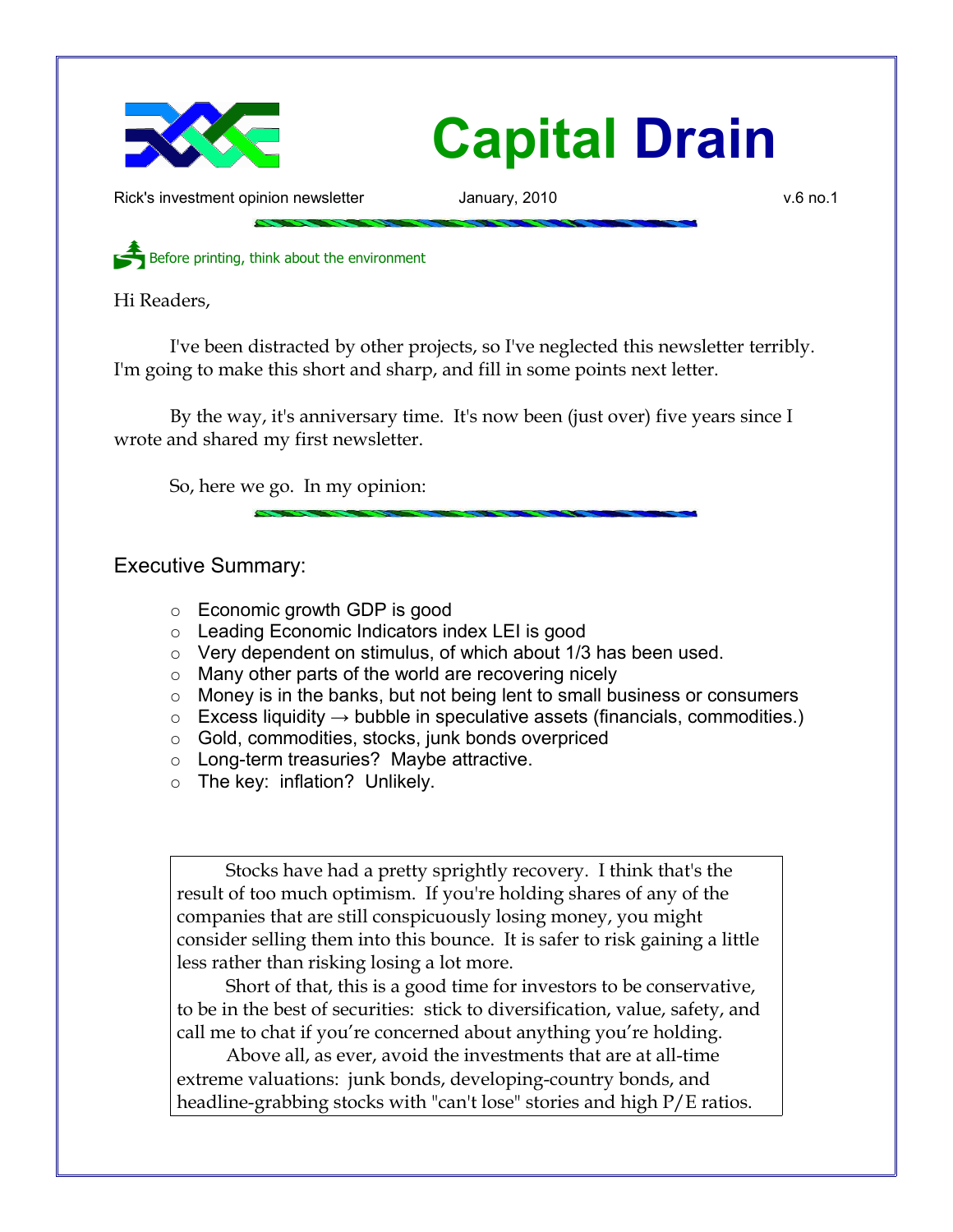## The Details:

The strength of the rise in the economy as measured by GDP has been surprising. The third quarter (3Q) GDP was better than I expected, and 4Q was better than almost anyone expected. Clearly the stimulus is doing something good. Whether the good effect will continue without a dip is hard to say.

Further, the [Conference Board](http://www.conference-board.org/economics/bci/)'s Leading Economic Indicators continue to rise steadily, now for the tenth consecutive month. That's excellent news. The coincident indicators, which reflect current business activity, have been rising for six months, consistent with the quarterly GDP measures. Even the Lagging Indicators, which are useful because they confirm that the trends have reached even the slowest-reacting parts of the economy, are slowing their fall to almost flat.

To be sure, the good news is coming from the Federal stimulus, which won't last forever. So far, only about one-third of the stimulus money has been spent. There's more to come. Further, part of the point of stimulus spending is that creating jobs doesn't just employ people to do something useful: it also gives them money to spend. That spending wends its way through the economy, helping (eventually) almost everyone.

With the recent release of the 4Q GDP, there was some grousing that a big part of the increase was not from final sales to consumers, but from retailers restocking their shelves. Some were spinning that as "not a real recovery," but they miss two essential points:

- Retailers are restocking because they see that consumer buying is picking up, so their depleted inventories are too small.
- Increased goods production to restock inventories requires more workers, creating more take-home pay, and more spending.

The self-reinforcing decline appears to be becoming a self-reinforcing expansion. By the time the stimulus money runs out, the expansion may (should) have enough strength to continue building on its own.

Furthermore, this bank-crisis-precipitated recession hit other countries in proportion to their own bank excesses. That means that most of the world, having been less exposed, was less damaged and is recovering sooner. Most developing countries are already expanding again. Even England and the most of the EU developed countries are expanding. Their expansion creates more demand for imports from us, further reinforcing our recovery.

Broadly, then, the 'real' goods-producing economy is getting better. What about the banking part of the economy?

Not so good, and not very helpful. First of all, the FDIC is still having to close and take over an average of nearly a bank per business day. As I [wrote in September,](http://www.longspliceinvest.com/CapDrain/CapDrain_v5n4.pdf) dead banks don't do much lending. The [rate and cost of bank closures](http://www.longspliceinvest.com/econCharts.shtml) is clearly not leveling off. This is particularly unhelpful for the economy because these small (relatively) banks are the ones that lend most to individuals and small local companies. With those banks ailing, they are not able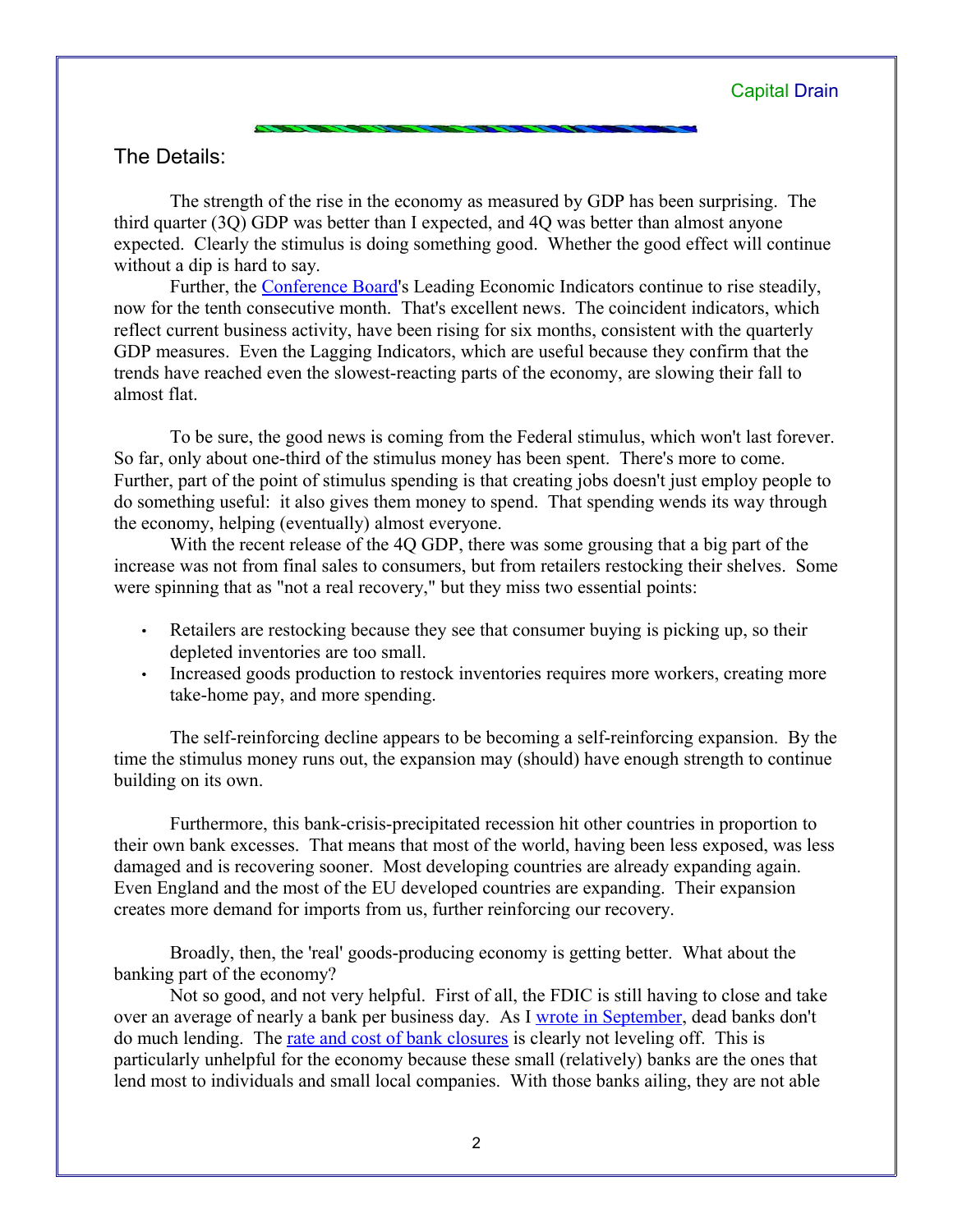to support the many individuals and companies which are doing well enough that they could use-- and repay-- new loans.

If all the bank-bailout money we've heard about isn't being lent to Main Street, where is it going?

First of all, it's helping keep many other banks alive. They'll lend more as soon as they can, but for the moment they're having to repair the damage of big losses on bad loans.

Second, most of the money went to banks bigger than the ones the FDIC is rescuing. Those bigger banks have different customers and profit mechanisms. Specifically, through lending to speculative investors (for example, hedge funds) or through their own proprietary trading, they are interested in using their money for investment capital gains rather than just earning interest. They're taking greater risks, generally, and they're helping fuel the price rises of investable assets;

The economy is recovering a bit, but stock prices have run up a lot. Too much, I think. Companies' profits will improve, but not soon enough or high enough to justify the current prices. Higher-yielding (riskier) bonds have been bid up as well. Similarly, oil and other consumable commodities will see increasing demand, but not such dramatic increases as are already expected as justification for their higher prices.

If corporate profits continue to grow slower than would justify their current high prices, then there may be a renewed sell-off until prices reflect lower expectations. Personally, I would not buy stocks or commodities at this point. It may even be time to sell some, just to lock in the past nine months' gains.

Inflation, gold, the dollar, and bonds are particularly tied to one another by uncertainty. Some analysts expect inflation to rise, caused by the money-creation of the bank bailout and the stimulus. They recommend buying gold, an anti-inflation stalwart, and selling or avoiding the dollar and bonds.

Other analysts point out that inflation doesn't come from the money supply itself, but from too much buying chasing too few goods. With the current high levels of unemployment and idle factory capacity, companies and people paying down their (on average, high) debts, and the relatively low levels of spending, rising inflation seems highly unlikely. Moderate levels of deflation are still possible.

I agree more with the no-inflation group. I would not want to own gold, or high-PE (or money-losing) stocks. There's essentially no incentive to own short-term treasuries; your mattress pays almost as much interest.

What does that leave? Carefully picking through overseas countries or stocks could find some areas that have not been over-hyped and overpriced. I'll get back to you on that in the next **letter** 

The real dilemma for me is whether long-term US bonds are a good deal.

Some assume that when the Fed starts raising short-term rates, that long-term rates will rise to follow, causing capital losses for long-term bond holders. However, the logic for their expectation is that the Fed would be reacting to inflation, and the raised inflation expectation would be the reason for longer bonds becoming unappealing. What would happen, though, if the Fed starting raising short rates back to normal levels before higher inflation was visible? I